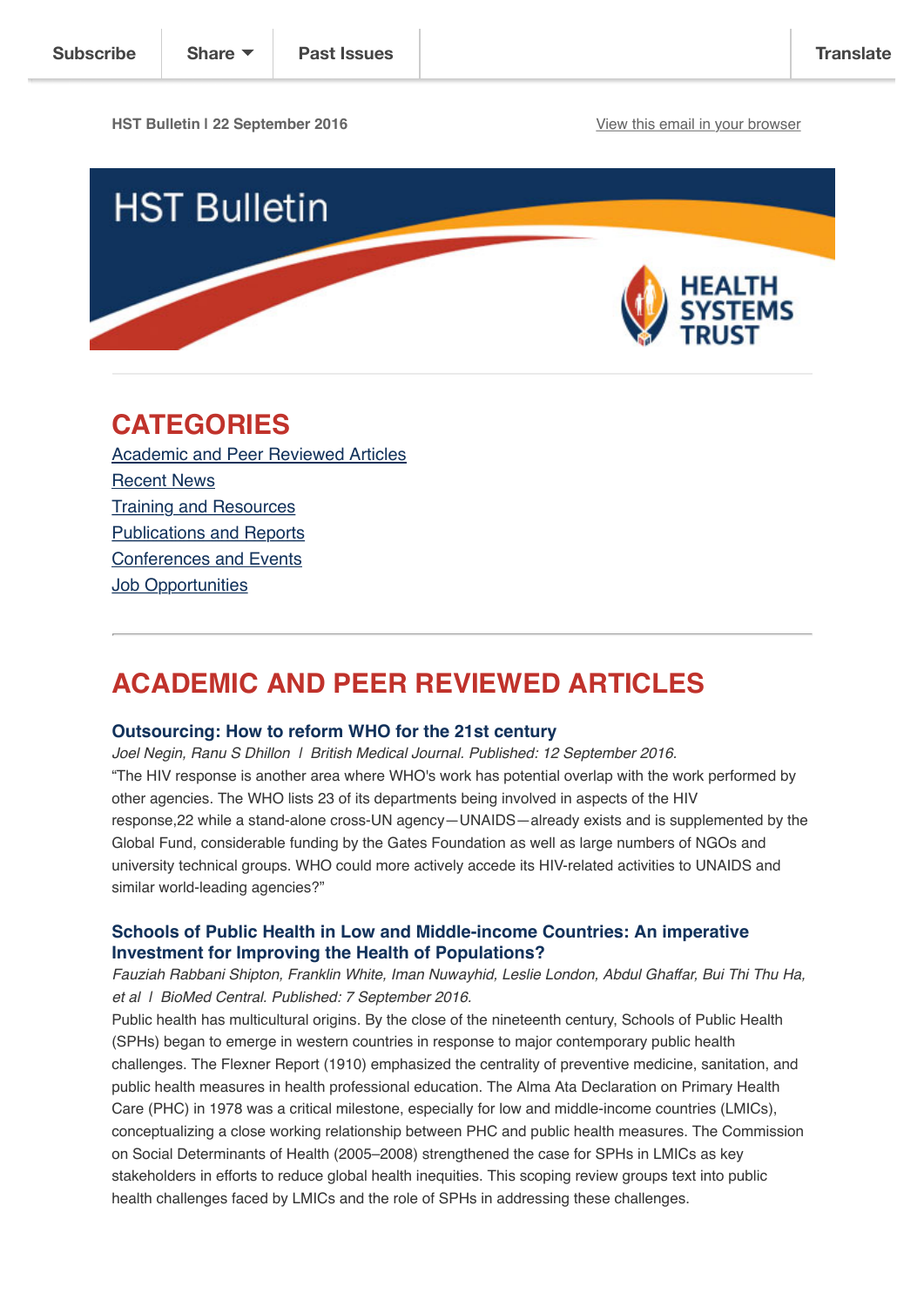## **[Offline: Africa — The Incarceration of a Continent](http://www.thelancet.com/journals/lancet/article/PIIS0140-6736(16)31531-8/fulltext)**

*Richard Horton | The Lancet. Published: 3 September 2016.*

What is the future for Africa? A bleak case is made powerfully by Tim Marshall in his book Prisoners of Geography (Elliott and Thompson, 2015). His premise is that the land on which we live shapes us all. "The physical realities that underpin national and international politics are too often disregarded", Marshall writes. Geography explains the why of nations. It is the "decisive factor in the course of human history". That truth is the reason geography is ignored by those concerned with improving health.

## **[Knowledge, opinion, and practice of healthcare workers related to infant feeding in](http://www.sciencedirect.com/science/article/pii/S1025984815000368) the context of HIV**

*Janse van Rensburg L, Nel R, Walsh C. | Health SA Gesondheid. Published: December 2016.* This study aimed to determine the knowledge, opinions and practices of healthcare workers in maternity wards in a regional hospital in Bloemfontein, Free State Province, South Africa, regarding infant feeding in the context of HIV.

#### **[Saving the World's Women from Cervical Cancer](http://www.nejm.org/doi/full/10.1056/NEJMp1604113)**

*Vien Tsu, José Jerónimo. | The New England Journal of Medicine. Published: 30 June 2016.* No woman should die of cervical cancer in this day and age, yet each year more than 260,000 women do, mostly in low- and middle-income countries (LMICs). The dramatic disparity in incidence rates between high- and low-income countries is due primarily to differential access to effective screening and precancer, or preventive, treatment; similar disparities also exist within countries.

#### **[Child deaths in South Africa: Lessons from the child death review pilot](http://www.samj.org.za/index.php/samj/article/view/11382/7581)**

*Shanaaz Mathews, Lorna J Martin, David Coetzee, Chris Scott, Yasheen Brijmohun | The South African Medical Journal. Published: August 2016.*

South Africa (SA) has not met the child mortality target for the Millennium Development Goals, despite having invested substantially in programmes and policies to achieve these targets. The scale-up of the prevention of mother-to-child transmission programmes reduced HIV transmission from mother to child, but this has not been sustained owing to limitations in community-based child health services. Child mortality has declined, but has now plateaued. Children continue to die from preventable and treatable causes of death.

## **[Men, masculinity, and engagement with treatment as prevention in KwaZulu-Natal,](http://www.tandfonline.com/doi/full/10.1080/09540121.2016.1178953) South Africa**

## *Natasha Gillespie, Nuala McGrath, Joanna Orne-Gliemann, Thembelihle Zuma | Aids Care. Published: July 2016.*

Men's poorer engagement with healthcare generally and HIV care specifically, compared to women, is well-described. Within the HIV public health domain, interest is growing in universal test and treat (UTT) strategies. UTT strategies refer to the expansion of antiretroviral therapy (ART) in order to reduce onward transmission and incidence of HIV in a population, through a "treatment as prevention" (TasP). This paper focuses on how masculinity influences engagement with HIV care in the context of an on-going TasP trial.

#### **[United Nations meeting on antimicrobial resistance](http://www.who.int/bulletin/volumes/94/9/16-020916/en/)**

#### *Bulletin of the WHO | Published: September 2016.*

Dr Abdul Ghafur, a consultant in infectious diseases in Chennai, had become alarmed by the number of multidrug-resistant infections in patients at major hospitals across India. In desperation, he and his colleagues issued the Chennai Declaration in 2012, calling on policy-makers to take action to address the growing problem in India. Four years later little has changed and now they fear that patients in India may be acquiring infections that are resistant to an antibiotic of last resort, colistin.

**[\(Return to Top\)](http://us14.campaign-archive2.com/?u=72d7614ab973e486252cafb97&id=5ae534c62d#Top)**

# **RECENT NEWS**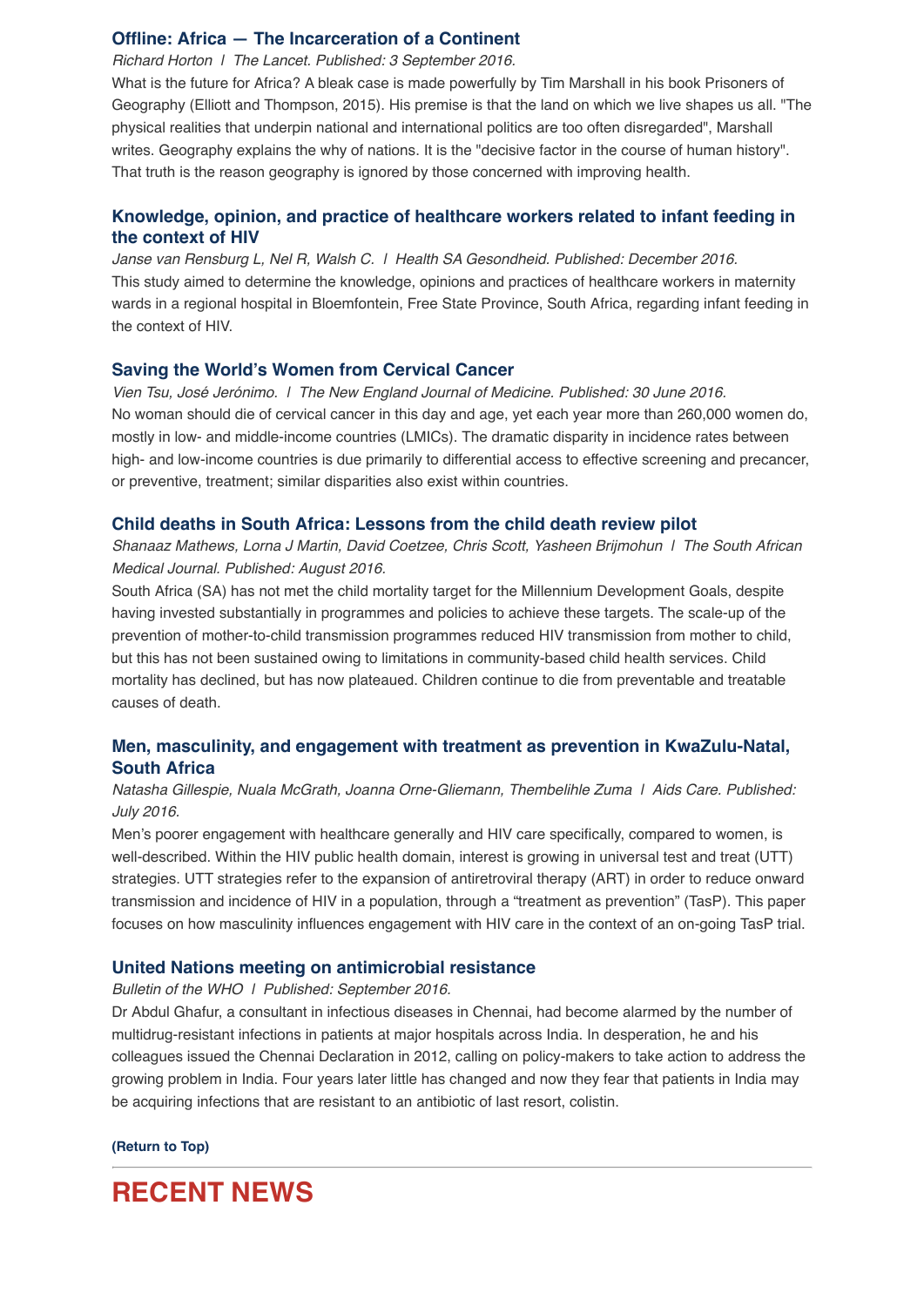### **['Strong leadership key to successful NHI'](http://www.iol.co.za/business/news/strong-leadership-key-to-successful-nhi-2064514)**

#### *IOL | Published: 5 September 2016.*

Strong leadership and political presence were among the key factors in the implementation of a universal health-care system in the country. In addition to new care models, a sound payment system and empowered citizens, this could lead to the success to the National Health Insurance programme. "There are bold steps to be taken, and with most counties in the world under pressure to provide universal health care, South Africa has many global lessons to learn from," said KPMG chairman and partner of the Global Health Practice, Dr Mark Britnell.

#### **[SA's bold new HIV programme](http://www.iol.co.za/news/south-africa/sas-bold-new-hiv-programme-2063492)**

#### *IOL | Published: 1 September 2016.*

The South African government on Thursday started implementing the universal test and treat programme where every HIV positive person is put on treatment regardless of the CD4 cell count.

#### **[Moms with HIV set to get connected](https://www.health-e.org.za/2016/09/08/moms-hiv-set-get-connected/)**

*Health-e News | Published: 8 September 2016.*

From next week, many expectant mothers living with HIV will be able to sign up for, and receive, specialised information about the condition and their pregnancy, and how to prevent infection in their babies, as the Department of Health expands its Mom Connect service.

## **[The female condom showdown: Lovers Plus Inner Condom, the Cupid and the V](http://bhekisisa.org/article/2016-09-06-the-female-condom-showdown-lovers-plus-inner-condom-the-cupid-and-the-v)**

*Bhekisisa | Published: 6 September 2016.*

The South African Department of Health is making female condoms more available.The government has already distributed 26-million of the condoms in this financial year, exceeding its own targets. By March 2017, the country aims to put four-million more femidoms in women's hands.

# **[Commission hears data on WHO report on high price of hospital care in SA](http://www.bdlive.co.za/business/healthcare/2016/08/30/commission-hears-data-on-who-report-on-high-price-of-hospital-care-in-sa)**

#### *BDlive | Published: 30 August 2016.*

THE Competition Commission's healthcare market enquiry on Tuesday convened a special session in Pretoria, at which stakeholders were due to give oral presentations in response to a report by the World Health Organisation (WHO).The report concluded that the cost of hospital care in SA was high when measured against GDP per capita and that the driving forces were in-house hospital and specialist fees.

**[\(Return to Top\)](http://us14.campaign-archive2.com/?u=72d7614ab973e486252cafb97&id=5ae534c62d#Top)**

# **TRAINING AND RESOURCES**

# **[Training for Data Collectors on PEPFAR Monitoring, Evaluation and Reporting](http://www.cpc.unc.edu/measure/resources/publications/sr-16-133/folder_contents) Essential Survey Indicators: Facilitator's Guide.**

*Measure Evaluation | Published: 2016.*

As part of its monitoring, evaluation and reporting (MER) guidance, the US President's Emergency Plan for AIDS Relief (PEPFAR) launched a set of essential indicators for orphans and vulnerable children (OVC) programmes. These outcome indicators reflect internationally accepted developmental milestones and collectively measure holistic wellbeing for children and their families over time.

#### **[Mom Connect Service](http://www.health.gov.za/index.php/mom-connect)**

*The National Department of Health | Published: 8 August 2016.* Mom Connect delivers text messages to women, with information geared towards their stage of pregnancy – and soon pregnant women with HIV will be able to receive specialised messages.

**[\(Return to Top\)](http://us14.campaign-archive2.com/?u=72d7614ab973e486252cafb97&id=5ae534c62d#Top)**

# **PUBLICATIONS AND REPORTS**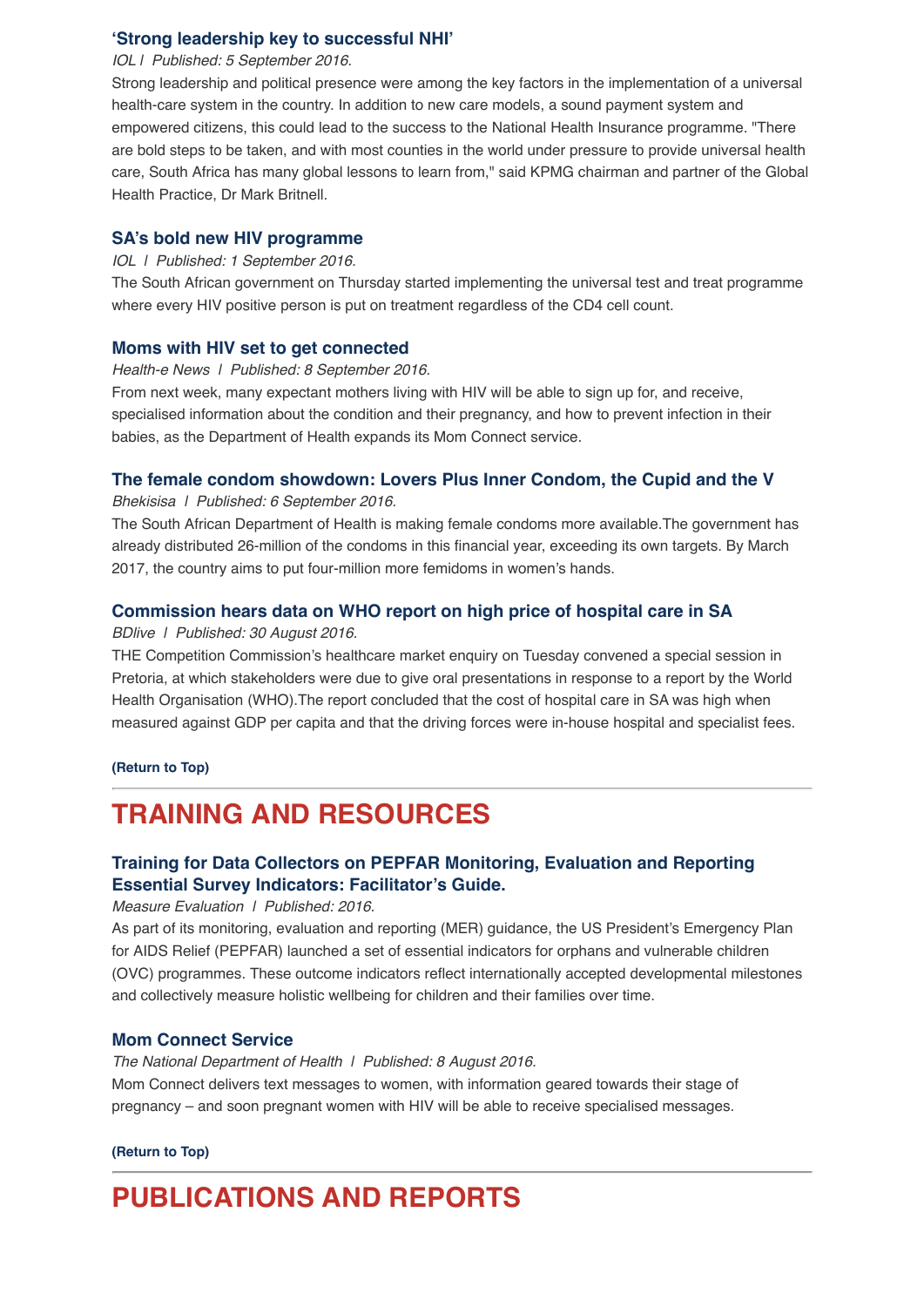# **[Global Health Sector Strategy on Sexually Transmitted Infections 2016-2021:](http://www.who.int/hiv/strategy2016-2021/en/) Towards Ending STIs**

#### *WHO | Published: June 2016.*

This global health sector strategy on sexually transmitted infections describes an important component of the health sector contribution towards the achievement of these targets. It outlines actions for countries and for WHO. If implemented, these actions will accelerate and intensify the sexually transmitted infections response so that progress towards ending the epidemics becomes a reality.

#### **[\(Return to Top\)](http://us14.campaign-archive2.com/?u=72d7614ab973e486252cafb97&id=5ae534c62d#Top)**

# **CONFERENCES AND EVENTS**

**The Global Health Practitioner Conference 2016** 13 - 14 October 2016 Connecticut Avenue NW, Washington DC, USA **<https://conference.coregroup.org/>**

**59th International Conference on Multidisciplinary Research** 9 - 10 November 2016 Cape Town, South Africa **<http://www.academicsera.com/Conference/SouthAfrica/2/ICMRP/>**

**2016 2nd World Breastfeeding Conference** 11 - 14 December 2016 Johannesburg, South Africa **<http://worldbreastfeedingconference.org/home.html>**

**3rd Building Children's Nursing for Africa Conference** 28 - 30 March 2017 The River Club, Cape Town, South Africa **[http://www.buildingchildrensnursing.co.za](http://www.buildingchildrensnursing.co.za/)**

**[\(Return to Top\)](http://us14.campaign-archive2.com/?u=72d7614ab973e486252cafb97&id=5ae534c62d#Top)**

# **JOB OPPORTUNITIES**

*Please click on each link for more details:*

**[Health Systems Trust: Psychosocial Advisors](http://www.hst.org.za/jobs/psychosocial-advisors)** Closing date: 23 September 2016

**[Health Systems Trust: Monitoring and Evaluation Officers](http://www.hst.org.za/jobs/monitoring-and-evaluation-officers)** Closing date: 23 September 2016

**[Health Systems Trust: Project Manager - Paediatric and Adolescent HIV](http://www.hst.org.za/jobs/project-manager-paediatric-and-adolescent-hiv)** Closing date: 23 September 2016

**[Health Systems Trust: Nurse Mentors](http://www.hst.org.za/jobs/nurse-mentors)** Closing Date: 23 September 2016

**[Health Systems Trust: Clinical Advisors](http://www.hst.org.za/jobs/clinical-advisors)** Closing Date: 23 September 2016